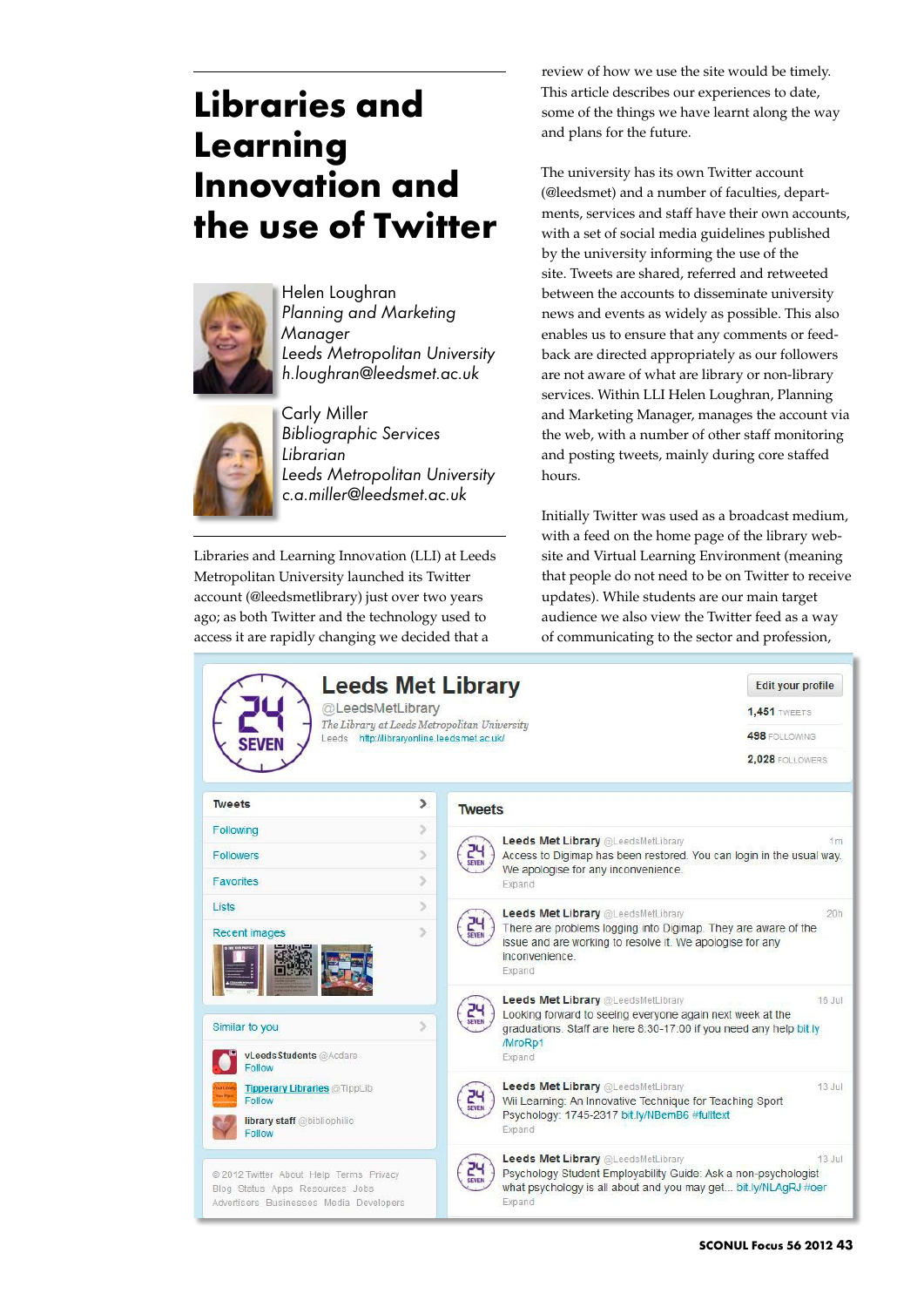highlighting service developments and events. We have a feed from our repository Twitter account, and when new articles are added to this a message appears on our account. While these are useful in directing followers to new resources – and often receive retweets – we wondered whether it causes confusion for some of our students; we have addressed this by adding an explanatory tweet, which also helps to promote open educational resources.

The immediacy of the medium means that it is particularly useful for urgent news items; for example, if there is a problem with printing, a tweet will be sent out. However, we realise that this can give a negative impression and for 2012–13 a list of 'positive' messages is being drawn up to provide prompts for tweets. This is also being aligned to the way the service is used across the academic year to promote key services at point of need. Because our use of Twitter has been fairly informal we have also experienced confusion about which members of staff are responsible for tweeting and on at least two occasions our account responded twice to the same tweet. A rota of staff to both broadcast and monitor tweets should alleviate this.

Over the last academic year we have noted that our students have been increasingly using the medium to comment on their library experiences or to ask questions. Examples of such comments and questions are

- need to get some fans or air con in the silent study room
- is AV Loans open over the summer?
- • free pens kindly donated by @leedsmetlibrary for #libcampls

We had initial discussions about using direct messages to respond (though this depends on the tweeter being one of our followers, which is not always the case), but felt that to do so might suggest that we are trying to hide criticism. Because we are keen to engage with our students we decided to respond in public, while of course being mindful of sensitivity and confidentiality, and without getting into 'debate'. If we are unable to respond within the constraints of a couple of tweets or if the question/comment is particularly sensitive we direct the tweeter to our Email Us service so we can deal with the matter fully. Software currently being investigated for a new 'chat' service may enable us to direct Twitter enquiries straight to this team in the future, and as a university-wide comments and suggestions scheme develops, feedback received via Twitter may become more centralised. Currently such feedback is collated as part of our annual Customer Consultation and Feedback Review; this recently provided evidence of student views on the study environment, which was fed into a project with the university's estates department to revamp one of our study floors.

As with the development of any of our services, we follow what is happening elsewhere in the profession, for example the work of people like Ned Potter (Potter, 2012), as well as sharing experiences with university colleagues from areas such as Skills for Learning, and Jobs and Careers. We also follow our benchmark universities on Twitter as well as those in different sectors from which we believe we can learn. We noted that some organisations send an automatic message to welcome their followers and we considered doing likewise. However, after conducting a 'quick and dirty' Twitter survey of personal followers, who intimated that this wouldn't be welcome, we decided not to add this to LLI's procedures.

We also looked to the literature for guidance on some of the Twitter etiquette issues we were experiencing. However, the research is not clear as to whether we should be replying only to comments that are directly addressed to the library, with Stuart (2010) saying we should respond to comments via @, or any reference to the service, or how to deal with comments that contain abusive language. This last is something we are seeking guidance on at university level.

We have recently discovered two fake library accounts and, again, how we respond to these (and the comments meant for them that are accidently directed at us) is an issue, as comments from these accounts may damage our reputation. These accounts also respond to tweets sent to us. Simple things such as branding the background on the homepage may combat this (Rodzvilla, 2010). It also needs to be noted that a lot of people access Twitter through their mobile phone and so if we are linking to a website we need to consider how this will look on a phone (Mintel, 2011; Starr, 2010).

We have service standards for our response times and need to consider whether one needs to be established for our Twitter responses. A further complication here would be if we used the 'Tweet you later' service: while this can be helpful in posting information when we do not staff the service, it may mean that our followers think we are available to respond to them, particularly because the library is open 24x7 and we have a 24x7 IT Helpline.